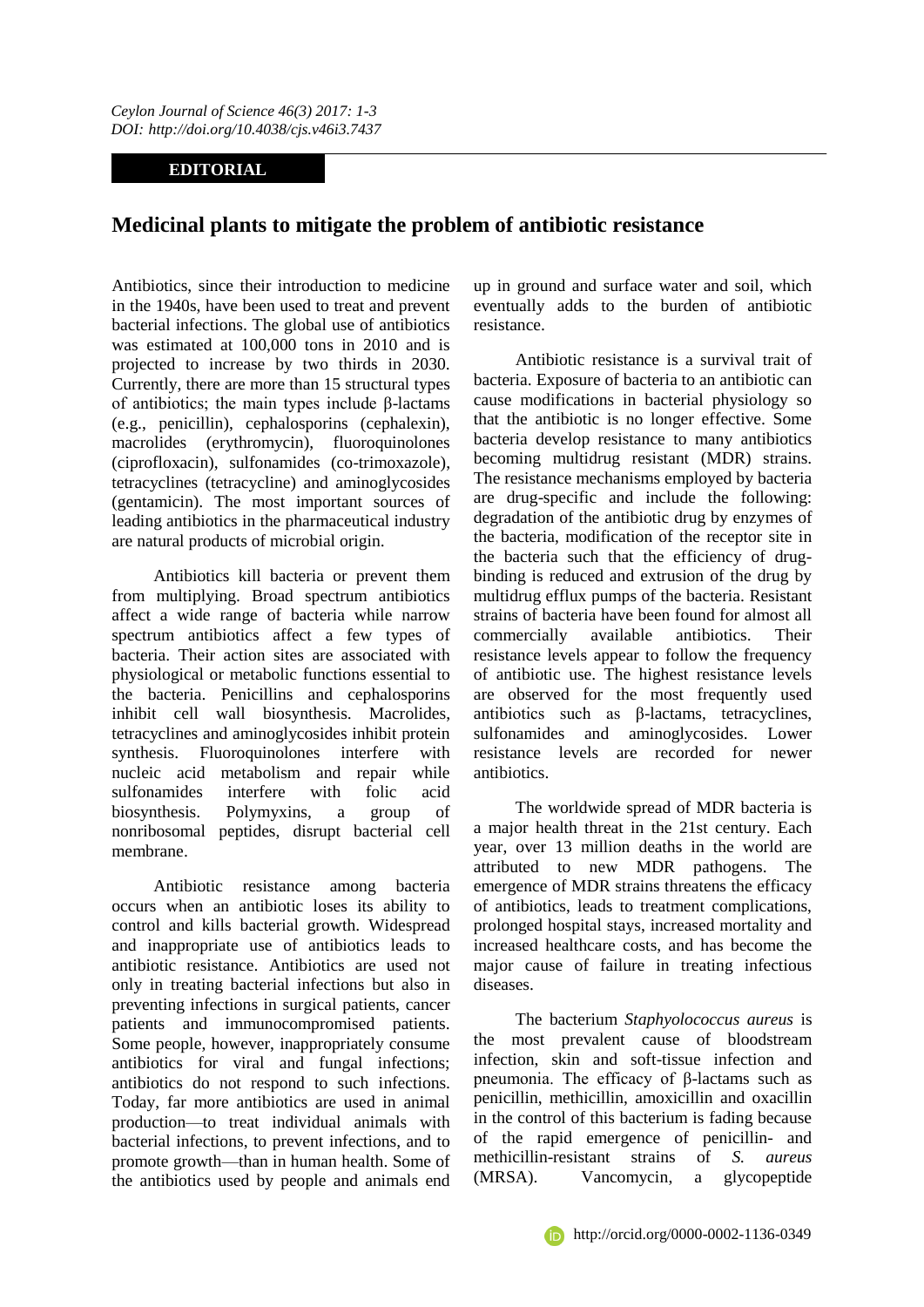antibiotic, is considered a last resort in the control of such MDR MRSA, but the emergence of vancomycin-resistant strains has also been observed. MRSA is sometimes called a 'superbug' since MRSA infections are often hard to treat. New antibiotics are required to treat infections caused by MDR bacteria.

The World Health Organization has recently announced the urgent need to develop new antibiotics to combat 12 MDR bacterial pathogens which include vancomycin-resistant MRSA and *Enterococcus faecium*, clarithromycin-resistant *Helicobacter pylori* and carbapenem-resistant *Acinetobacter baumannii*, *Pseudomonas aeruginosa* and *Enterobacteriaceae*. However, many pharmaceutical companies are terminating their research and development (R&D) endeavours on new antibiotics. The R&D of a new antibiotic may cost as much as 1.5 to 2 billion US dollars. Eventual financial returns may not, however, compensate for the expenditure incurred in R&D because bacteria are likely to develop resistance to the new antibiotic in less than five years of its clinical use. The lack of financial motivation in developing new antibiotics and the widespread resistance to antibiotics in just sixty years of use mandate an extensive search for alternative approaches to effectively treat infectious diseases.

Combination therapy using more than one antibiotic is a viable option to manage drugresistant bacteria. Antibiotics have different target sites and mechanisms of action. Thus, the chance that a pathogen could simultaneously develop resistance against more than one antibiotic is low. The drug co-trimoxazole, for example, is a combination of two antibiotics, sulfamethoxazole and trimethoprim, which separately inhibit two enzymes involved in the biosynthesis of folic acid in bacteria. Augmentin, a combination of amoxicillin and clavulanic acid, is effective against lactamase-secreting resistant bacteria. Clavulanic acid, which has negligible intrinsic antibacterial activity, inhibits the enzyme β-lactamase secreted by the resistant bacteria so that amoxicillin is not degraded and remains effective. Other approaches such as vaccines and bacteriophages will also be useful to maintain the efficacy of current and new antibiotics.

Another strategy is to restore or enhance the activity of antibiotics against drug-resistant bacteria by using the antibiotics together with compounds that inhibit resistance mechanisms. Plants have defended attack by microbes for millions of years and, over time, have experienced antimicrobial-resistance as well. Consequently, plants began to produce compounds that interfere with drug-resistance mechanisms of microbes and enhance the potency of the antimicrobials through synergistic combinations. For example, antimicrobial activity of berberine, which is formed in the barberry plant (*Berberis vulgaris*), is enhanced by another constituent of the same plant, 5' methoxyhydnocarpin-D, which is a potent inhibitor of multidrug efflux pumps.

Antibacterial compounds isolated from plants are not as potent as the antibiotics derived from microbial sources. The synergistic interactions between various metabolites could, however, enhance the activity of the weak antibacterial compounds and contribute to a plant's defense against invading pathogens. Plants have different levels of defense against pathogens—constitutive chemical defense, direct inducible chemical defense and gene-level inducible chemical defense—thereby producing a range of structurally different secondary metabolites such as alkaloids, flavonoids, polyphenols and terpenoids. The defense strategies may involve the synergistic activity of two or more metabolites via different mechanisms and targets. Such metabolites can potentiate the activity of antibiotics.

Some plant compounds have shown considerable resistance-modifying activities *in vitro*. Epigallocatechin gallate (EGCg), a major polyphenol found in tea (*Camillia sinensis*), for example, interferes with some drug-resistant mechanisms invoked by MRSA; EGCg inhibits β-lactamases that degrade methicillin and penicillin, blocks multidrug efflux pumps, and binds to peptidoglycan inhibiting cell wall synthesis. Incubation of MDR MRSA with EGCg remarkably improves the potency of oxacillin against MRSA through time- and dosedependent synergistic effects. Other tea compounds such as epicatechin and epigallocatechin also show resistance-modifying activity. Aqueous tea extracts can reverse the resistance in MRSA and the tea catechins apparently contribute to this effect.